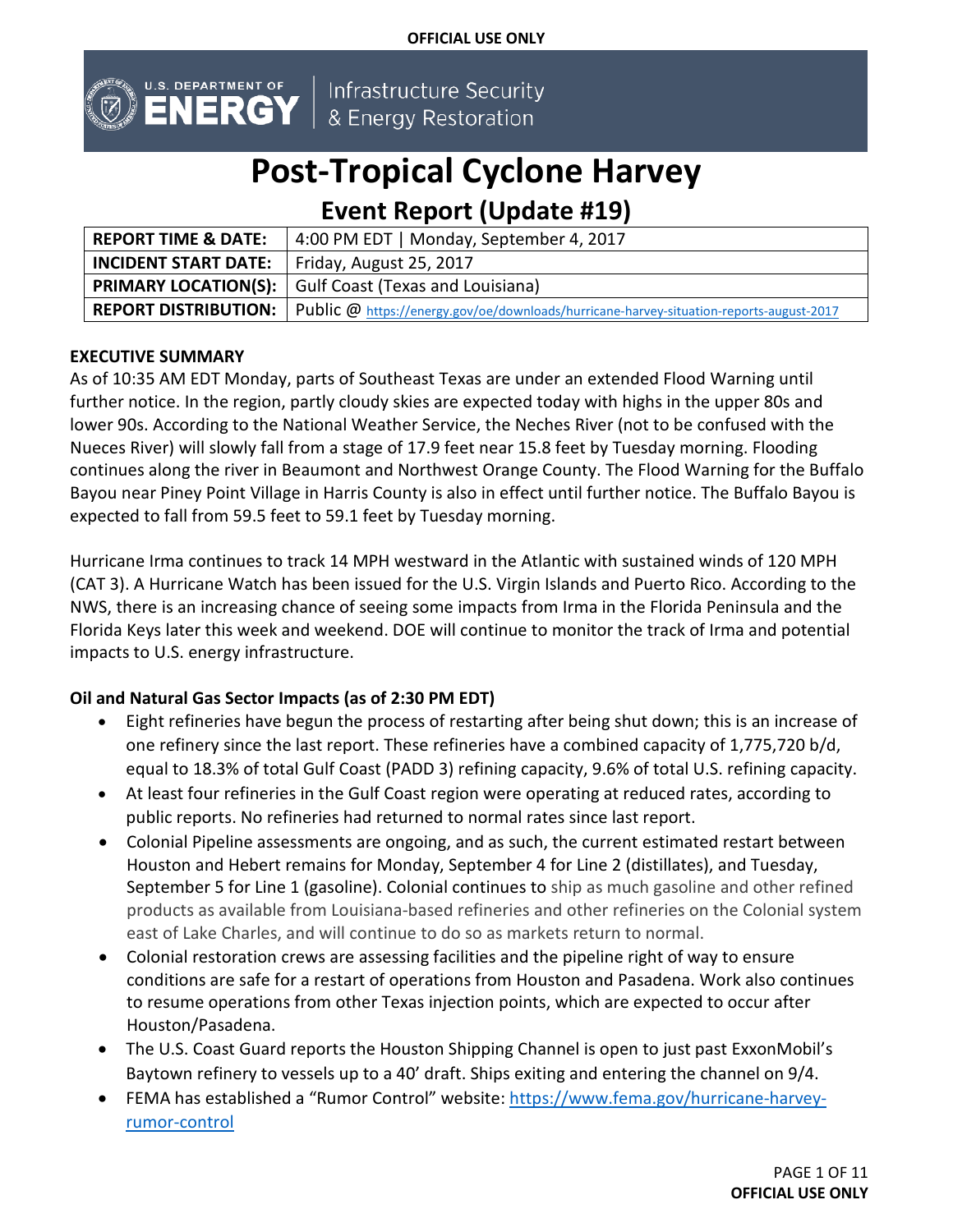## **Electricity Sector Impacts – Texas (as of 2:30 PM EDT)**

- As of 2:30 PM EDT, September 4, Texas has 64,308 customer outages (<1% of total state customers).
	- o AEP Texas has 39,709 customer outages, a 1.8% decrease from last report.
	- o Entergy Texas has 18,224 customer outages, a <1% decrease from last report.
	- o CenterPoint Energy has 5,695 customer outages, a 12% increase from last report.
- Customers in the Port Aransas area who have already had their power restored may see electric service interrupted from 8 PM EDT to 10 PM EDT Sunday evening. The service interruption will allow AEP Texas crews to safely move forward with the restoration of power. Most communities have Estimated Times of Restoration (ETRs) of 11 PM EDT Friday, September 8.
- Entergy expects to restore customers impacted by the flooding of the Amelia and Bevil substations by Thursday, September 7 and Friday, September 8, respectively.

# **INCIDENT OVERVIEW**

• As of 10:35 AM EDT Monday, parts of Southeast Texas are under an extended Flood Warning until further notice. In the region, partly cloudy skies are expected today with highs in the upper 80s and lower 90s. Earlier this morning, the Coastal Bend experienced scattered showers and thunderstorms. According to the National Weather Service, the Neches River (not to be confused with the Nueces River) will slowly fall from a stage of 17.9 feet near 15.8 feet by Tuesday morning. Flooding continues along the river in Beaumont and Northwest Orange County. The Flood Warning for the Buffalo Bayou near Piney Point Village in Harris County is also in effect until further notice. The Buffalo Bayou is expected to fall from 59.5 feet to 59.1 feet by Tuesday.

## **Advanced Hydrologic Predictive Services (as of 2:30 PM EDT Monday)**



\*The National Weather Service prepares its forecasts and other services in collaboration with agencies like the US Geological Survey, US Bureau of Reclamation, US Army Corps of Engineers, Natural Resource Conservation Service, National Park Service, ALERT Users Group, Bureau of Indian Affairs, and many state and local emergency managers across the country. The most current version of this flood map can be found a[t https://water.weather.gov/ahps2/index.php?wfo=shv.](https://water.weather.gov/ahps2/index.php?wfo=shv) 



Infrastructure Security & Energy Restoration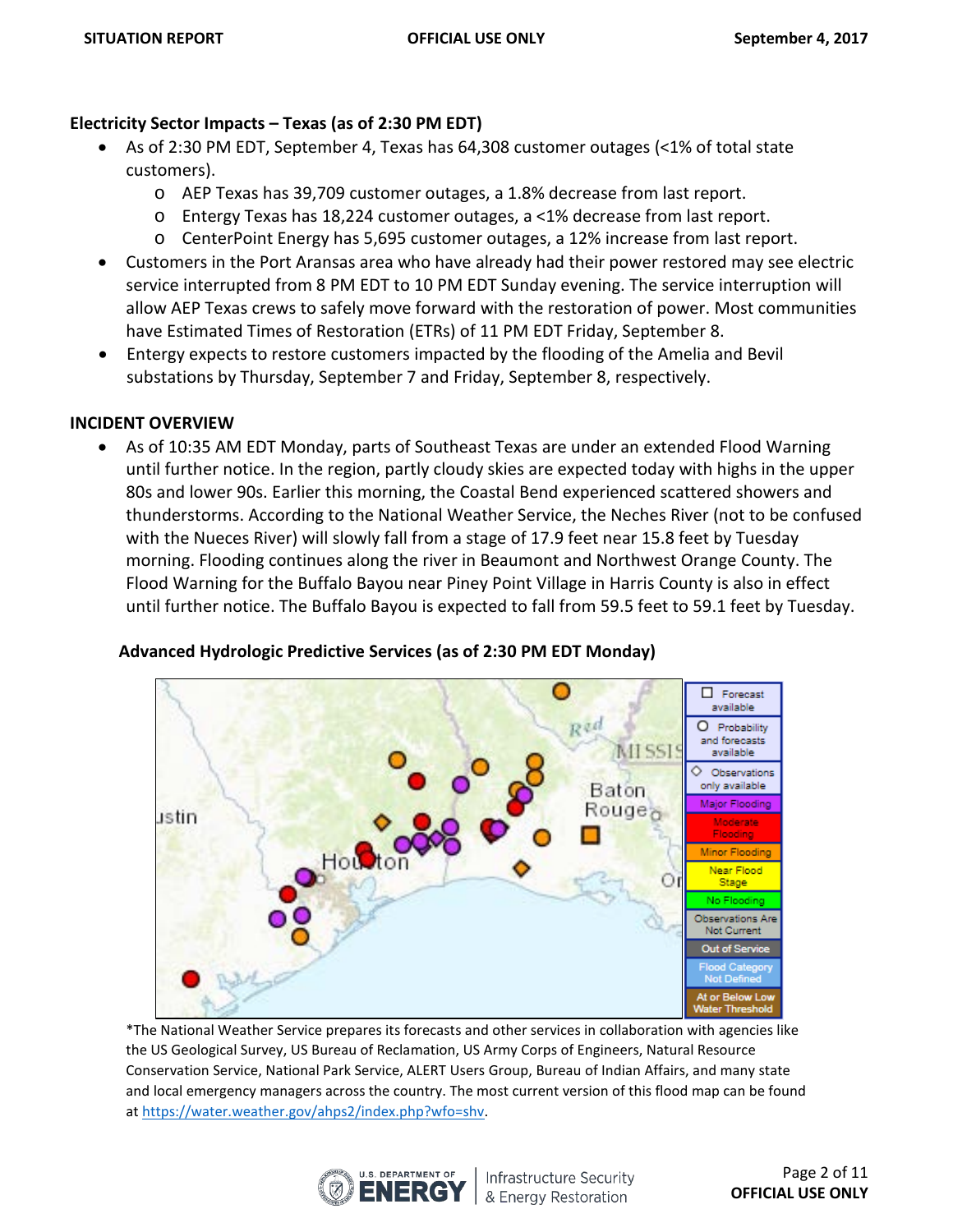#### **Hurricane Irma**



• Hurricane Irma continues to track 14 MPH westward in the Atlantic with sustained winds of 120 MPH (CAT 3). A Hurricane Watch has been issued for the U.S. Virgin Islands and Puerto Rico. According to the NWS, there is an increasing chance of seeing some impacts from Irma in the Florida Peninsula and the Florida Keys later this week and weekend. DOE will continue to monitor the track of Irma and potential impacts to U.S. energy infrastructure.

## **ELECTRICITY SECTOR**

## **ELECTRICITY OUTAGE DATA**

| ELECTRICITY OUTAGES AS OF 2:30 PM EDT 09/02/2017 |                                                     |                                                                     |                             |  |
|--------------------------------------------------|-----------------------------------------------------|---------------------------------------------------------------------|-----------------------------|--|
| <b>Impacted State</b>                            | <b>Current Confirmed</b><br><b>Customer Outages</b> | <b>Percent of Confirmed State</b><br><b>Customers without Power</b> | 24-hr Peak Customer Outages |  |
| Texas                                            | 64,308                                              | $< 1\%$                                                             | 78,639                      |  |
| Total                                            | 64,308                                              | _                                                                   |                             |  |

*\*There is no sum of the Peak Customer Outage column because peaks for individual utilities occur at different times; a total would not reflect peak outages.*

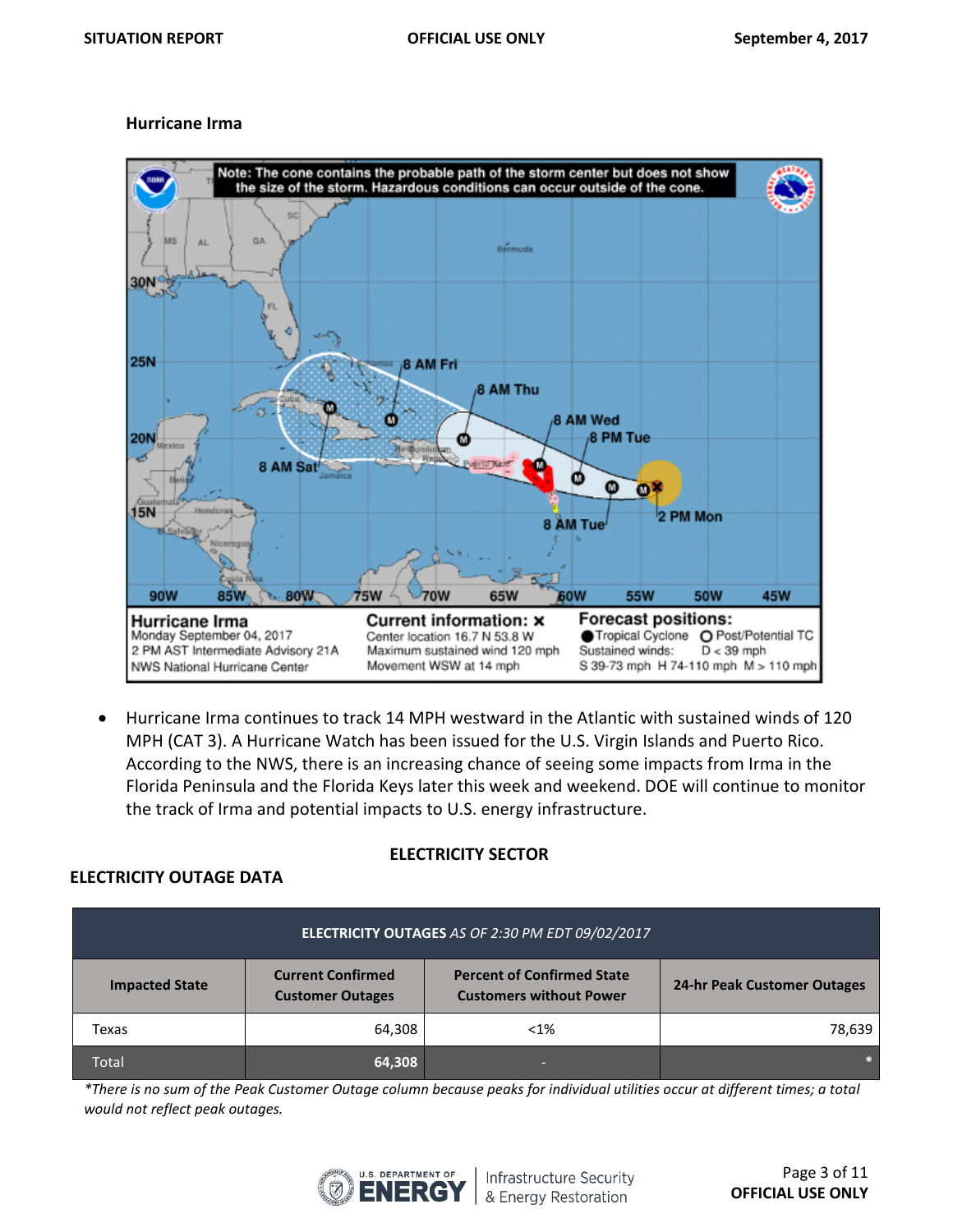- Texas
	- o As of 2:30 PM EDT, September 4, Texas has 64,308 customer outages (<1% of total state customers).
		- AEP Texas has 39,709 customer outages, a 1.8% decrease from last report.
		- Entergy Texas has 18,224 customer outages, a <1% decrease from last report.
		- CenterPoint Energy has 5,695 customer outages, a 12% increase from last report.
	- o AEP Texas has restored service in the City of Corpus Christi, as well as the Sinton, Beeville and Kenedy areas, to all customers who lost service as a result of the storm and can take power. Customers in the Port Aransas area who have already had their power restored may see electric service interrupted from 8 PM EDT to 10 PM EDT Sunday evening. The service interruption will allow AEP Texas crews to safely move forward with the restoration of power. Most communities have Estimated Times of Restoration (ETRs) of 11 PM EDT Friday, September 8.
	- o Entergy expects to restore customers impacted by the floodings of the Amelia and Bevil substations by Thursday, September 7 and Friday, September 8, respectively.
	- o CenterPoint Energy is reporting 99.75% of customers have power. Of those customers still affected, about 6,600 are without lights due to extended flooding concerns.

# **OIL & GAS SECTOR**

# **PRODUCTION**

- As of 1:00 PM EDT, September 4, 121,484 b/d (6.94%) of the oil production and 259.19 MMcf/d (8.05%) of the natural gas production in the federally administered areas of the U.S. Gulf of Mexico are shut-in, according to estimates by the Bureau of Safety and Environmental Enforcement (BSEE).
- BSEE indicated that the September 4 update would be the final update related to Tropical Storm Harvey.



Source: BSEE

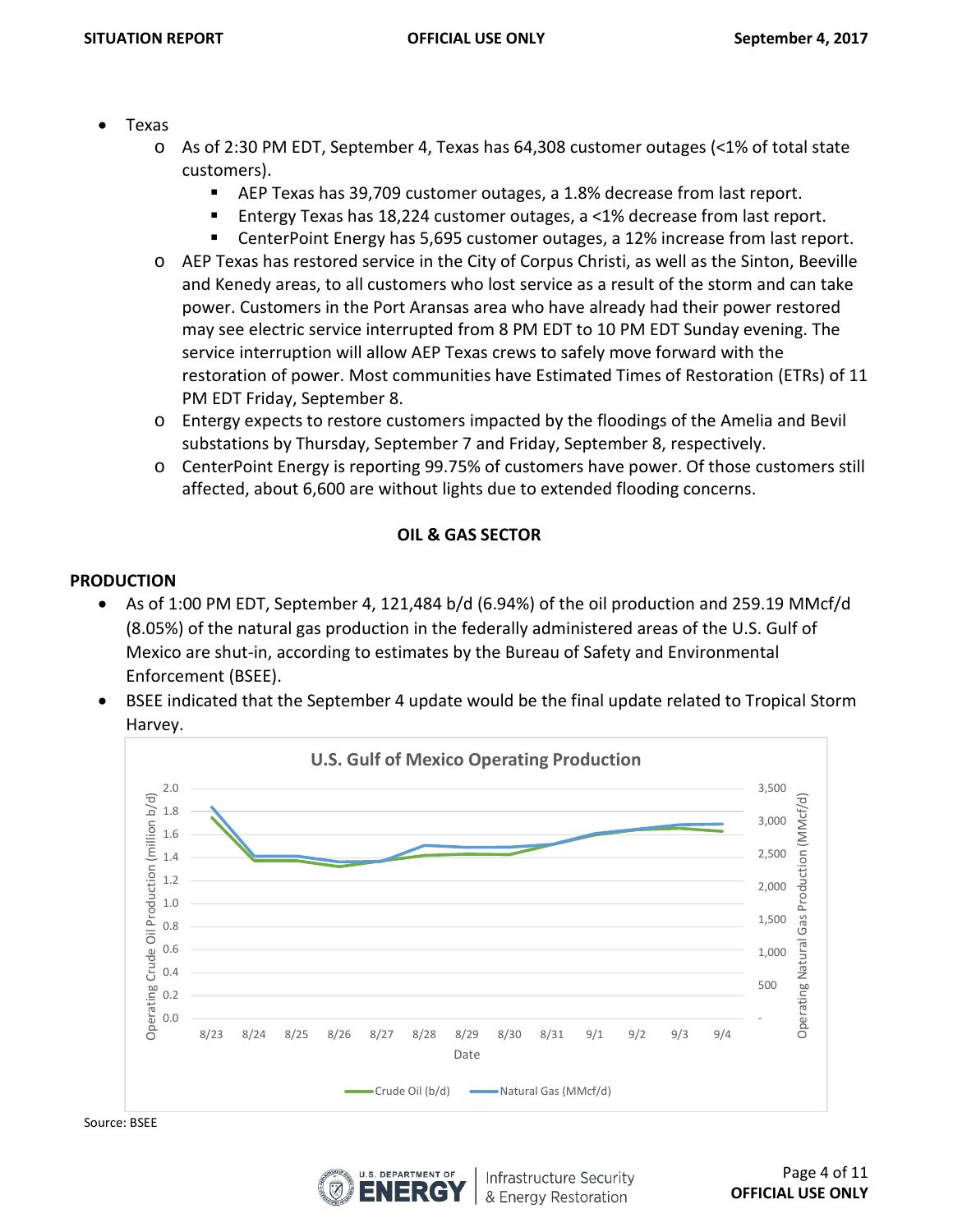#### **PETROLEUM REFINERIES**

- As of 02:00 PM EDT, September 4, eight refineries in the Gulf Coast region were shut down, according to public reports. These refineries have a combined refining capacity of 2,110,229 b/d, equal to 21.8% of total Gulf Coast (PADD 3) refining capacity and 11.4% of total U.S. refining capacity.
- Eight refineries had begun the process of restarting after being shut down. This process may take several days or weeks to start producing product, depending whether any damage is found during restart. One refinery was identified as having begun restart operations since the last report. These refineries have a combined capacity of 1,775,720 b/d, equal to 18.3% of total Gulf Coast (PADD 3) refining capacity and 9.6% of total U.S. refining capacity.
- At least four refineries in the Gulf Coast region were operating at reduced rates, according to public reports. No refineries had returned to normal rates since last report. The refineries operating at reduced rates have a combined total capacity of 1,338,776 b/d, equal to 13.8% of total Gulf Coast (PADD 3) refining capacity and 7.2% of total U.S. refining capacity. (NOTE: Actual crude throughput (production) reductions are lower than the total combined capacity).

# **PORTS**

• The U.S. Coast Guard has set the following conditions for ports and waterways in the U.S. Gulf Coast region as a result of Harvey. Eleven ports are closed or open with restrictions. Crude imports at these ports averaged 2,077,000 b/d from January through May 2017.

|                              | Status of Texas and Louisiana Gulf Coast Ports as of 2:30 PM EDT 09/04/2017 |                                                                                                                                                                                                                                                                                       |            |  |
|------------------------------|-----------------------------------------------------------------------------|---------------------------------------------------------------------------------------------------------------------------------------------------------------------------------------------------------------------------------------------------------------------------------------|------------|--|
| Port                         | <b>Crude Imports</b><br><b>Jan-May 2017</b><br>(b/d)                        | <b>Status</b>                                                                                                                                                                                                                                                                         | Date Stamp |  |
| <b>Sector Corpus Christi</b> |                                                                             |                                                                                                                                                                                                                                                                                       |            |  |
| Brownsville                  |                                                                             | Open.                                                                                                                                                                                                                                                                                 | 08/31/17   |  |
| Corpus<br>Christi            | 245,000                                                                     | Port Condition Recovery. Open with restrictions. Allowing<br>vessels up to 43' draft to transit during daytime hours only.<br>Larger vessels allowed one-way transits during daylight hours<br>only. Ship channel also open with restrictions. Working to<br>reopen completely 09/04. | 08/31/17   |  |
|                              | <b>Sector Houston and Galveston</b>                                         |                                                                                                                                                                                                                                                                                       |            |  |
| Freeport                     | 133,000                                                                     | Open.                                                                                                                                                                                                                                                                                 | 09/01/17   |  |
| Galveston                    | 114,000                                                                     | Port Condition Recovery. Open with restrictions. Ship channel<br>also open with restrictions. Galveston Bay Entrance Channel,<br>Outer Bar Channel, Bolivar Roads Anchorages, Bolivar Roads<br>Channel, and Galveston Harbor open. 37' draft max, 24/7.                               | 09/04/17   |  |
| Houston                      | 646,000                                                                     | Port Condition Recovery. Open with restrictions. Houston<br>Shipping Channel is open to just past ExxonMobil's Baytown<br>refinery to vessels up to a 40' draft. Ships exiting and entering<br>the channel on 9/4.                                                                    | 09/04/17   |  |

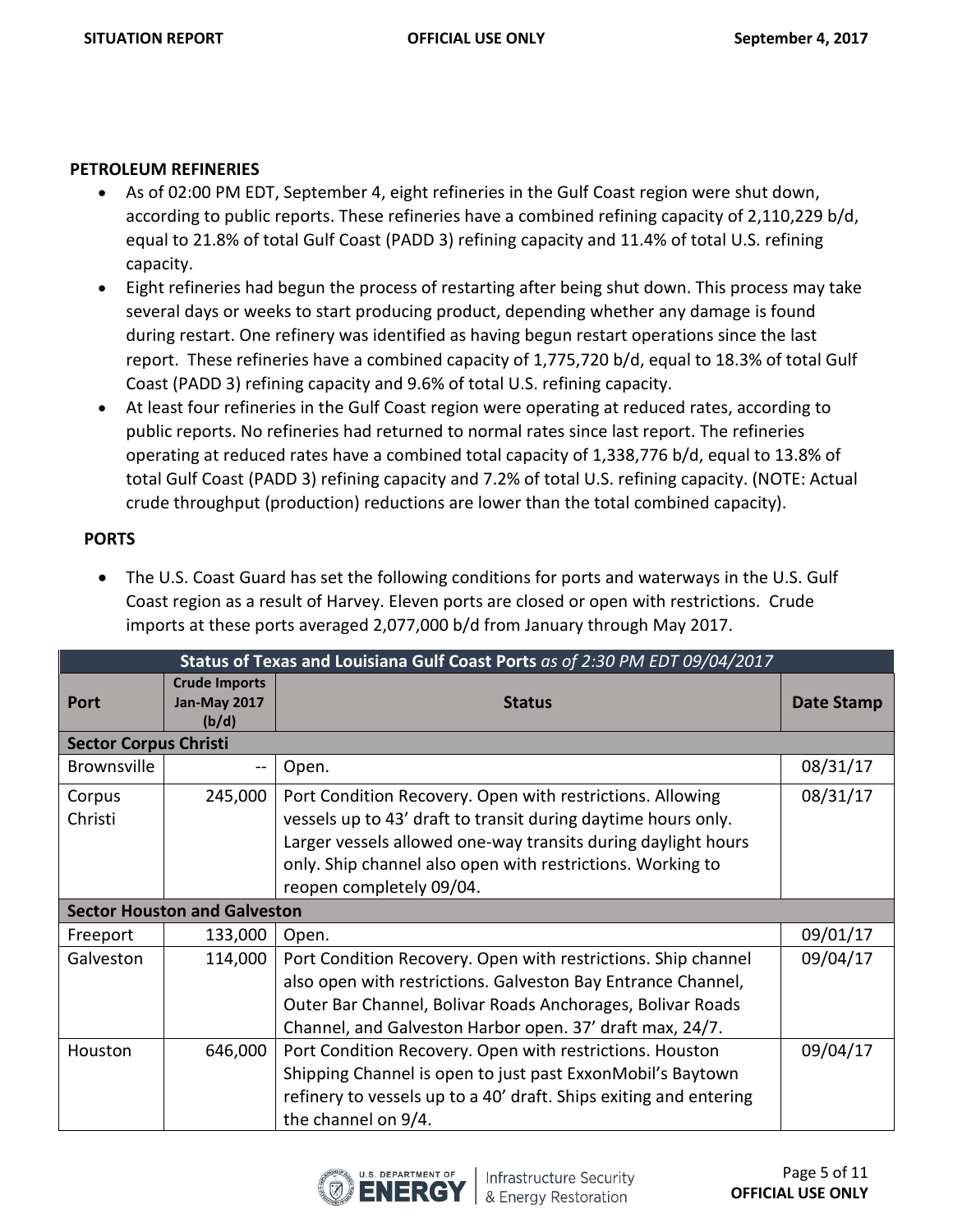| <b>Texas City</b> | 134,000                                    | Port Condition Recovery. Open with restrictions. 37' draft max. | 09/04/17 |
|-------------------|--------------------------------------------|-----------------------------------------------------------------|----------|
|                   |                                            | No vessel movements on Texas City harbor channel between        |          |
|                   |                                            | Texas City Dock 38 and Dock 50 on 9/4 from 8 am to 4 pm. 24/7   |          |
|                   |                                            | for other.                                                      |          |
|                   | <b>Sector Port Arthur and Lake Charles</b> |                                                                 |          |
| Beaumont          | 33,000                                     | Port Condition Recovery. Open with restrictions. 30' draft      | 08/31/17 |
|                   |                                            | restriction for all waters of the Sabine-Neches Waterway.       |          |
| Lake              | 218,000                                    | Port Condition Recovery. Open with restrictions. 37 feet draft  | 08/31/17 |
| Charles           |                                            | restrictions of the Calcasieu Ship Channel.                     |          |
| Nederland         | $-$                                        | Port Condition Recovery. Open with restrictions. 30' draft      | 08/31/17 |
|                   |                                            | restriction for all waters of the Sabine-Neches Waterway.       |          |
| Orange            | $-$                                        | Port Condition Recovery. Open with restrictions. 30' draft      | 08/31/17 |
|                   |                                            | restriction for all waters of the Sabine-Neches Waterway.       |          |
| Port Arthur       | 687,000                                    | Port Condition Recovery. Open with restrictions. 30' draft      | 09/03/17 |
|                   |                                            | restriction for all waters of the Sabine-Neches Waterway.       |          |
|                   |                                            | Daylight hours only.                                            |          |
| Port              | $-$                                        | Port Condition Recovery. Open with restrictions. 30' draft      | 09/03/17 |
| <b>Neches</b>     |                                            | restriction for all waters of the Sabine-Neches Waterway.       |          |
|                   |                                            | Daylight hours only for vessels > 500 gross tons.               |          |
| Sabine Pass       | $\sim$ $\sim$                              | Port Condition Recovery. Open with restrictions. 30' draft      | 09/03/17 |
|                   |                                            | restriction for all waters of the Sabine-Neches Waterway.       |          |
|                   |                                            | Daylight hours only for vessels > 500 gross tons.               |          |

Source: U.S. Coast Guard

#### **RAIL**

- Rail is critical for the delivery of ethanol to petroleum product terminals for gasoline blending and for the movement of refinery byproducts, including propane, butanes, and sulfur out of refineries.
- As of September 1, as many as 500 railcars carrying ethanol were still halted around Houston after railroads including Union Pacific and BNSF stopped traffic.
- The following rail lines have reported disruptions:

| Status of Texas and Louisiana Gulf Coast Rail Infrastructure as of 02:30 PM EDT 09/04/2017 |                                                                                                                                                                                                                                                                                   |          |  |
|--------------------------------------------------------------------------------------------|-----------------------------------------------------------------------------------------------------------------------------------------------------------------------------------------------------------------------------------------------------------------------------------|----------|--|
| <b>Rail Company</b>                                                                        | <b>Status</b>                                                                                                                                                                                                                                                                     |          |  |
| <b>BNSF</b>                                                                                | Major disruptions due to washouts. Houston Subdivision has<br>resumed service, as well as greater portion of Galveston<br>Subdivision, along with other smaller Subdivisions. Beaumont<br>remains closed. Train loading and unloading resumed at Pearland<br>Intermodal Facility. | 09/01/17 |  |
| CSX Corp.                                                                                  | Closely watching weather conditions in Louisiana and the<br>southwestern portion of its operating network.                                                                                                                                                                        | 08/30/17 |  |
| Kansas City<br>Southern<br>Railway                                                         | Force majeure and an embargo on network in Texas remains in<br>effect. Assessments have indicated a few areas where maintenance<br>will be required before reopening the line. When transit resumes,                                                                              | 09/01/17 |  |

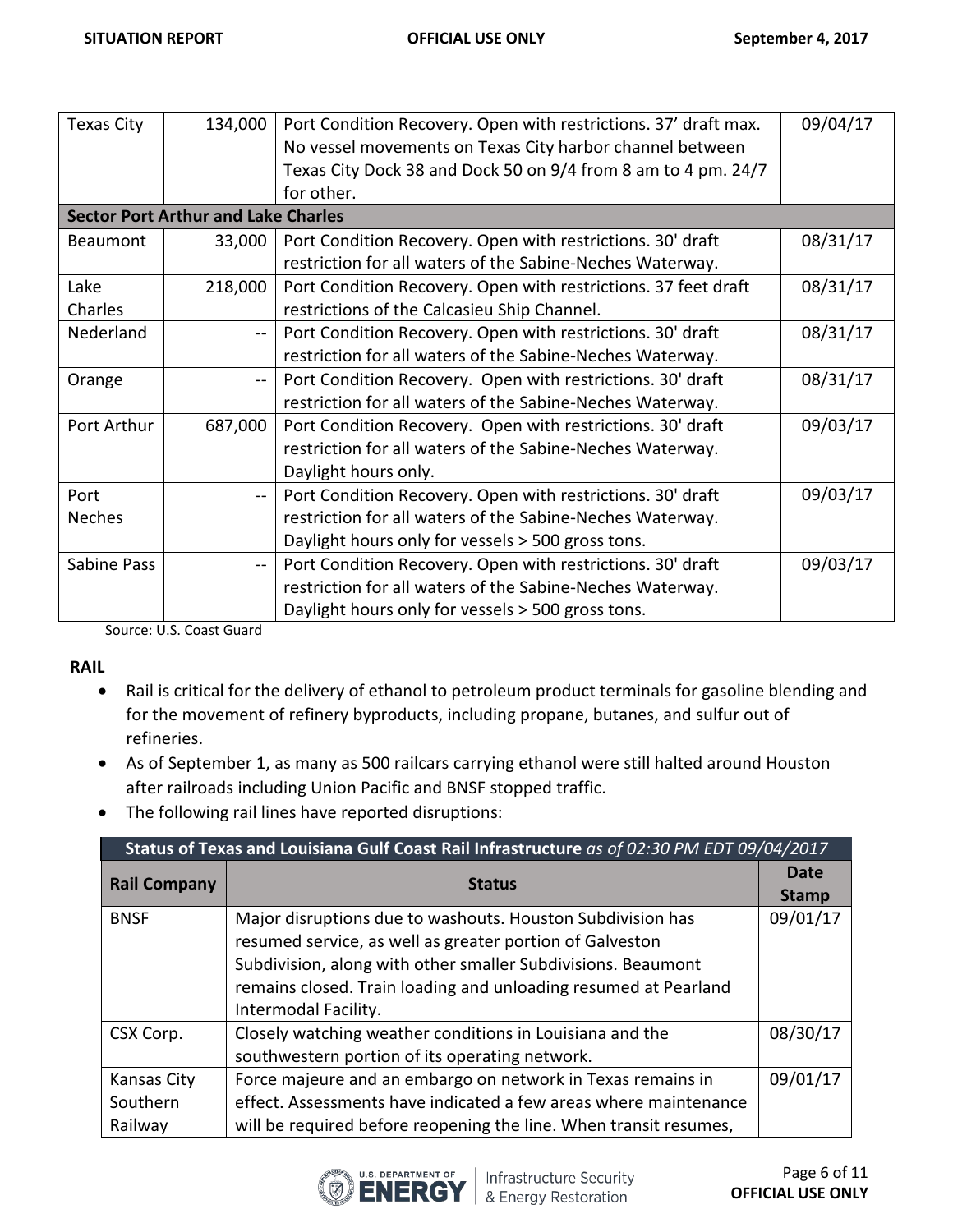|                      | delays should be expected on all routes while backlogs are reduced<br>and speed restrictions are imposed given the conditions and repair<br>work.                                                                                                                                                                                                                                                                                                                                   |          |
|----------------------|-------------------------------------------------------------------------------------------------------------------------------------------------------------------------------------------------------------------------------------------------------------------------------------------------------------------------------------------------------------------------------------------------------------------------------------------------------------------------------------|----------|
| <b>Union Pacific</b> | Routes through San Antonio opened up allowing for trains to be<br>run both north and south between San Antonio and Hearne, TX.<br>Reorganizing major rail yards at Settegast, and Englewood. Repairs<br>complete on some infrastructure in Houston and South Texas.<br>Cleanup operations underway at Houston yards 8/31. Repaired<br>track between Houston and Bryan, Texas and between Houston<br>and Angleton, Texas. Currently working on Houston-San Antonio<br>track repairs. | 09/03/17 |
| <b>YRC Freight</b>   | Houston terminal closed.                                                                                                                                                                                                                                                                                                                                                                                                                                                            | 08/29/17 |
| <b>ABF</b> Freight   | Service in Houston, Dallas, Little Rock, and San Antonio interrupted.                                                                                                                                                                                                                                                                                                                                                                                                               | 09/01/17 |

#### **COLONIAL PIPELINE**

- Colonial's priority remains the safety of its employees, the environment and the communities where it operates. Lines 1 and 2 continue to operate from Lake Charles east. Deliveries will be intermittent and dependent on terminal and refinery supply.
- Colonial continues to work to complete final repairs to its facilities damaged by the storm, and to assess its lines and right of ways to ensure the integrity of the system between Houston/Hebert.
- Colonial Pipeline assessments are ongoing, and as such, the current estimated restart between Houston and Hebert has been updated to Monday, September 4 for Line 2 (distillates), and Tuesday, September 5 for Line 1 (gasoline).
- Colonial continues to ship as much gasoline and other refined products as available from Louisiana-based refineries and other refineries on the Colonial system east of Lake Charles, and will continue to do so as markets return to normal.
- Of the 26 refineries that connect to the Colonial system, 13 are located between Houston and Lake Charles. Colonial is one part of the fuel delivery system, and there are multiple means of supplying the market to mitigate concerns with supply, including other pipelines, trucks, and barges. For more updates:<https://harvey.colonialresponse.com/>



# (D) Colonial Pipeline Gulf Coast Status Map



Infrastructure Security & Energy Restoration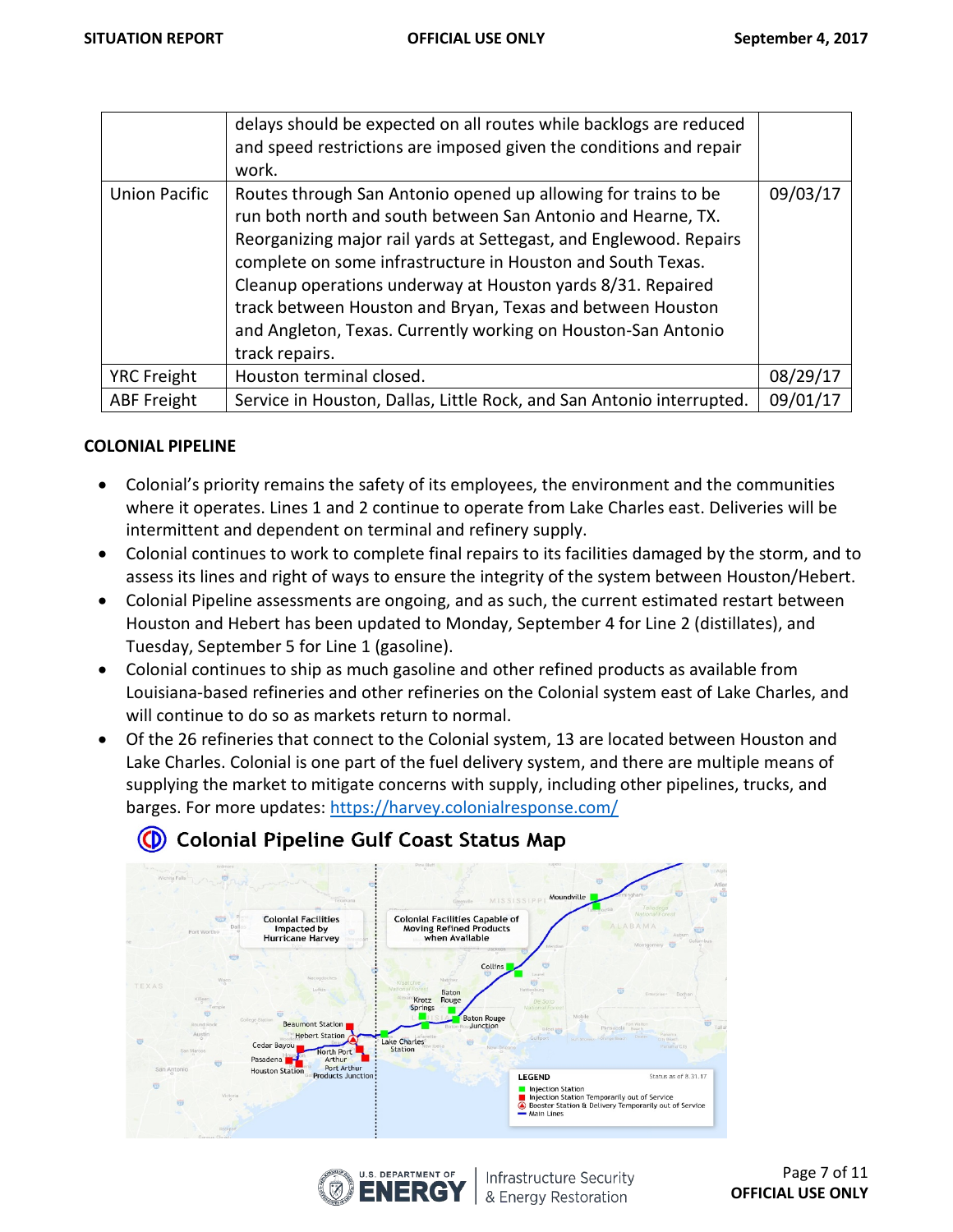#### **OTHER PRODUCT PIPELINES**

• Below is a map of refineries and petroleum product pipelines in the Texas Gulf Coast for awareness.



Source: EIA: https://www.eia.gov/analysis/transportationfuels/padd1n3/

#### **WAIVERS**

- The table below lists fuel-related waivers issued by the U.S. Environmental Protection Agency (U.S. EPA) and State agencies.
- On August 30, U.S. EPA issued a multi-state (13 states) waiver for requirements of low-RVP conventional gasoline and reformulated gasoline (RFG). Later in the day, the waiver was expanded to include 38 states and Washington, DC.

| State Fuel Waivers as of 02:30 PM EDT 09/04/2017 |                                                 |                  |                        |            |               |
|--------------------------------------------------|-------------------------------------------------|------------------|------------------------|------------|---------------|
| <b>State</b>                                     | <b>Waiver</b>                                   |                  | <b>Effective Dates</b> |            | <b>Status</b> |
|                                                  |                                                 | <b>Issued By</b> | <b>Start</b>           | <b>End</b> |               |
| Multi-                                           | <b>RVP</b> standard waived for gasoline sold in | U.S. EPA         | 08/30/17               | 09/15/17   | Active        |
| state                                            | affected counties where low-RVP gasoline is     |                  | Expanded:              |            |               |
| waiver                                           | required (9.0 RVP or lower). Allows sale of     |                  | 08/31/17               |            |               |
|                                                  | gasoline up to 11.5 psi RVP in all states       |                  |                        |            |               |
|                                                  | located in PADD 1, PADD 2, and PADD 3. The      |                  |                        |            |               |
|                                                  | waiver supersedes and expands the areas         |                  |                        |            |               |
|                                                  | covered by the August 30 waiver.                |                  |                        |            |               |
|                                                  |                                                 |                  |                        |            |               |

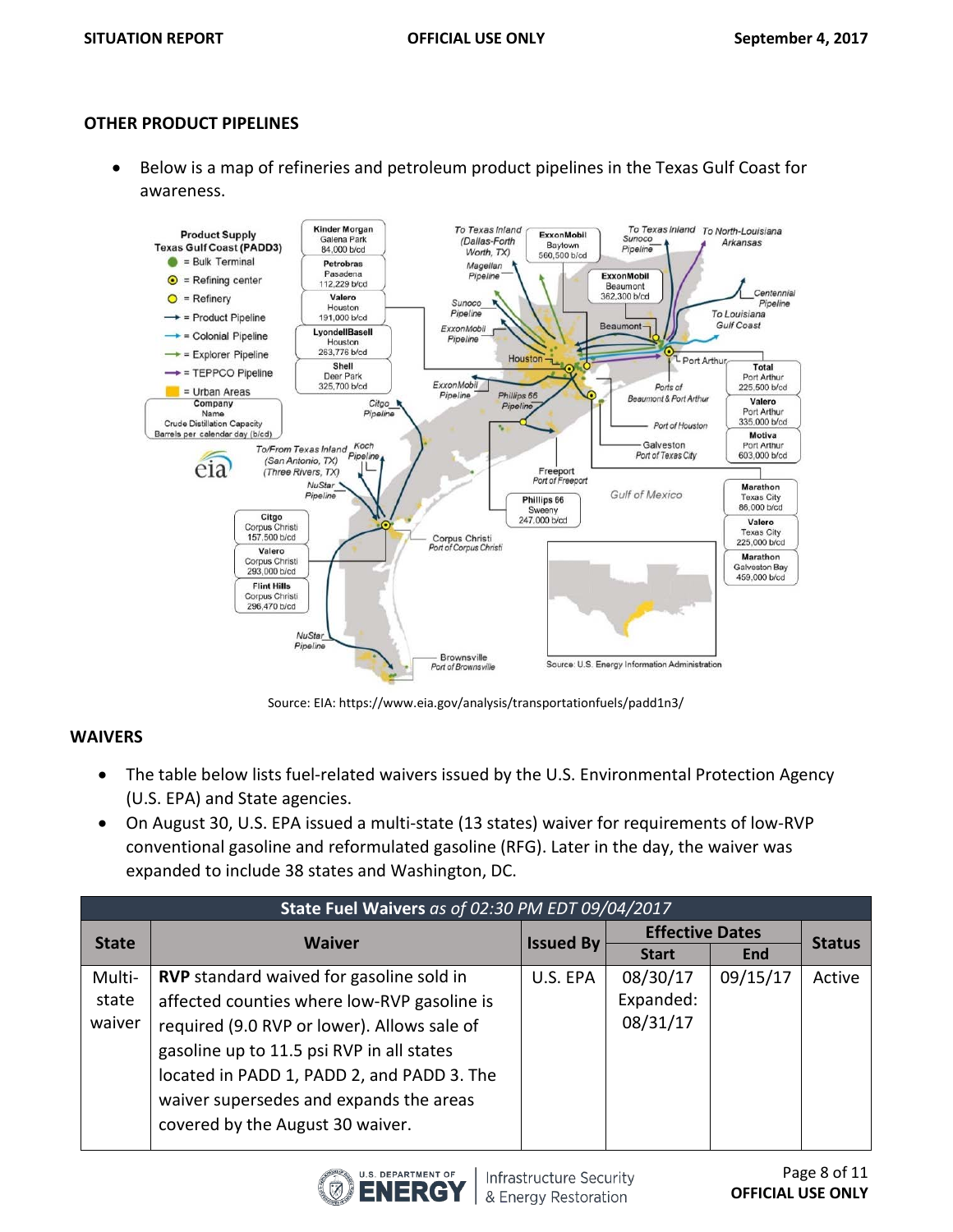| State Fuel Waivers as of 02:30 PM EDT 09/04/2017 |                                                  |                  |                        |            |               |
|--------------------------------------------------|--------------------------------------------------|------------------|------------------------|------------|---------------|
| <b>State</b>                                     | <b>Waiver</b>                                    | <b>Issued By</b> | <b>Effective Dates</b> |            | <b>Status</b> |
|                                                  |                                                  |                  | <b>Start</b>           | <b>End</b> |               |
|                                                  | RFG standard is also waived in the designated    |                  |                        |            |               |
|                                                  | regions. Also waived are provisions prohibiting  |                  |                        |            |               |
|                                                  | the blending of RFG blendstock with              |                  |                        |            |               |
|                                                  | conventional gasolines or blendstocks.           |                  |                        |            |               |
| <b>TX</b>                                        | RFG requirement waived in Houston-               | U.S. EPA         | 08/25/17               | 09/15/17   | Active        |
|                                                  | Galveston-Brazoria areas. Waiver expanded to     |                  |                        |            |               |
|                                                  | four-county Dallas-Fort Worth RFG area 8/26.     |                  |                        |            |               |
|                                                  | Allows the sale or distribution of conventional  |                  |                        |            |               |
|                                                  | gasoline.                                        |                  |                        |            |               |
| <b>TX</b>                                        | 7.8 psi RVP standard waived for gasoline sold    | U.S. EPA         | 08/25/17               | 09/15/17   | Active        |
|                                                  | in 20 counties where low-RVP gasoline is         |                  |                        |            |               |
|                                                  | required and are also under the Governor's       |                  |                        |            |               |
|                                                  | Disaster Declaration. Waiver expanded to 98      |                  |                        |            |               |
|                                                  | counties required to use low-RVP fuel 8/26.      |                  |                        |            |               |
|                                                  | Allows sale of gasoline up to 9.0 psi RVP.       |                  |                        |            |               |
| LA                                               | RVP requirements of 7.8 psi and 9.0 psi          | State of         | 08/29/17               | 09/15/17   | Active        |
|                                                  | waived in applicable areas. Permits the sale or  | Louisiana        | Expanded:              |            |               |
|                                                  | distribution of winter gasoline with an 11.5 psi |                  | 08/30/17               |            |               |
|                                                  | RVP.                                             |                  |                        |            |               |
| MI                                               | <b>RVP</b> regulations waived. Permits the       | State of         | 08/31/17               | 09/15/17   | Active        |
|                                                  | transportation and sale of motor fuels 9.0 psi   | Michigan         |                        |            |               |
|                                                  | RVP in Wayne, Oakland, Macomb, St. Clair,        |                  |                        |            |               |
|                                                  | Livingston, Washtenaw, Monroe, and               |                  |                        |            |               |
|                                                  | Lenawee counties, and up to 11.5 psi RVP         |                  |                        |            |               |
|                                                  | elsewhere in Michigan.                           |                  |                        |            |               |
| <b>MS</b>                                        | RVP standards of 9.0 psi waived. Permits the     | State of         | 08/30/17               | 09/15/17   | Active        |
|                                                  | sale or distribution of winter gasoline with an  | Mississippi      |                        |            |               |
|                                                  | 11.5 psi RVP.                                    |                  |                        |            |               |
| VA                                               | Waived the RVP limit for gasoline ethanol        | State of         | 09/01/17               | 09/15/17   | Active        |
|                                                  | blends prescribed by regulations.                | Virginia         |                        |            |               |

Sources: [U.S. Department of Transportation;](http://www.fmcsa.dot.gov/emergency) Governor Office Websites

- Nine states have declared state emergencies due to Harvey. Note that Kansas has not declared a State of Emergency, however is using its resources to assist other states. These declarations automatically waive select Federal Motor Carrier Safety Regulations (FMCSRs), including hoursof-service (HOS) regulations, for motor carriers hauling resources to aid in restoration efforts. The declarations exempt FCMSR in every state along the motor carrier's route as long as the final destination is with the declared disaster areas in Texas or Louisiana.
- In addition, the Federal Motor Carrier Safety Administration (FMCSA) declared that issued a Regional Emergency Declaration exempting FMCSRs in the States of Texas and Louisiana. On

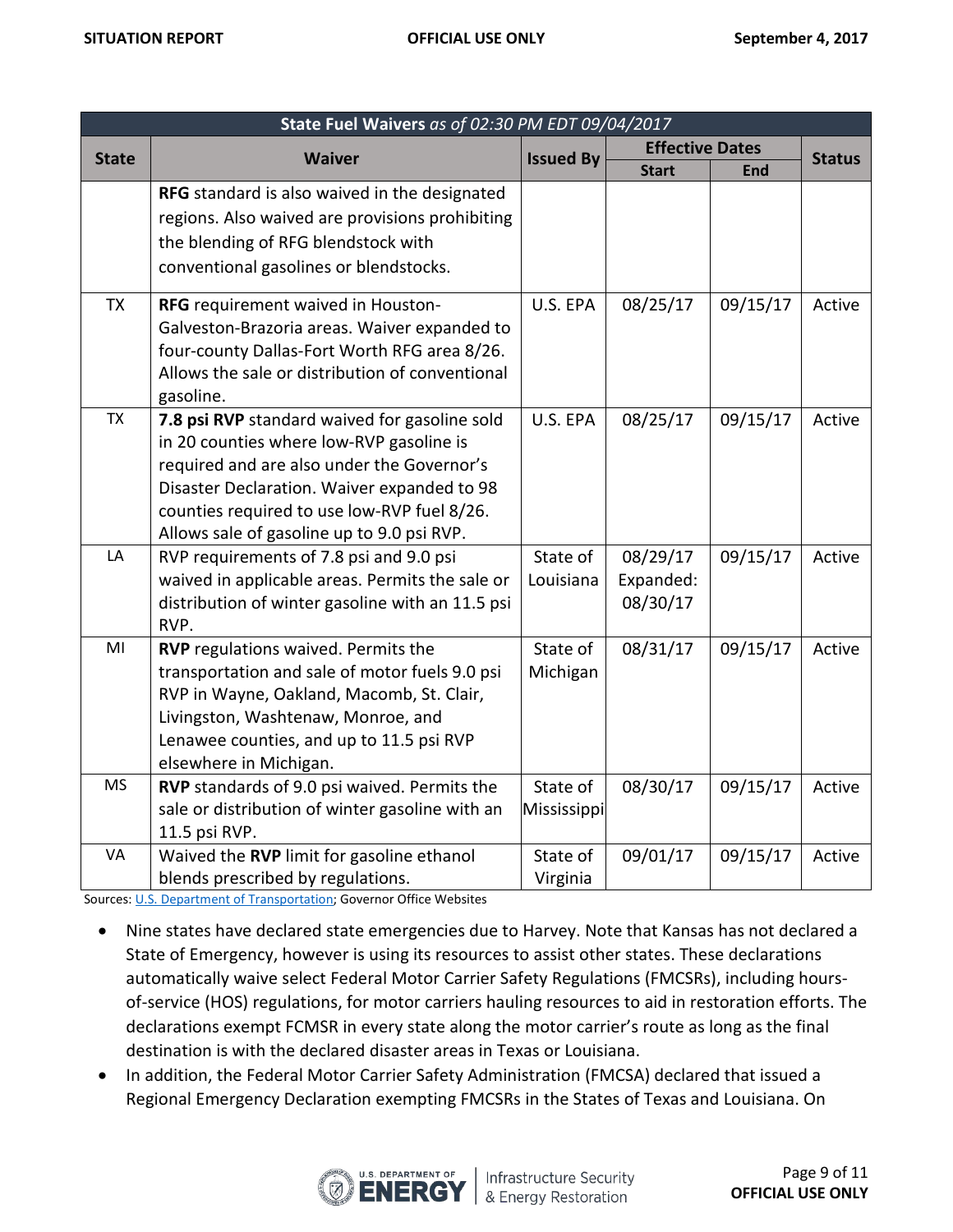August 31, the FMCSA expanded the Regional Emergency Declaration to additional states and Washington, DC.

• The table below summarizes emergency declarations and HOS waivers issued by states.

| State Emergency Declarations and HOS Waivers as of 02:30 PM EDT 09/04/2017 |                                                                                                                                                                                                                                                                                                                                                                                                               |                                               |            |               |
|----------------------------------------------------------------------------|---------------------------------------------------------------------------------------------------------------------------------------------------------------------------------------------------------------------------------------------------------------------------------------------------------------------------------------------------------------------------------------------------------------|-----------------------------------------------|------------|---------------|
| <b>State</b>                                                               | <b>Details</b>                                                                                                                                                                                                                                                                                                                                                                                                | <b>Effective Dates</b>                        |            | <b>Status</b> |
|                                                                            |                                                                                                                                                                                                                                                                                                                                                                                                               | <b>Start</b>                                  | <b>End</b> |               |
| Regional<br>(Multi-State)                                                  | Regional Emergency Declaration and FMCSR<br>waiver issued by FMCSA. Applies to Alabama,<br>Arkansas, Colorado, Connecticut, Delaware,<br>Florida, Georgia, Illinois, Indiana, Kansas,<br>Kentucky, Louisiana, Maryland, Mississippi,<br>Missouri, New Jersey, New York, North<br>Carolina, Ohio, Oklahoma, Pennsylvania,<br>Tennessee, Texas, South Carolina, Virginia,<br>Washington, D.C. and West Virginia | 08/25/17<br>Expanded<br>08/31/17              | 10/26/17   | Active        |
| <b>Texas</b>                                                               | State of Disaster declared for 61 counties in<br>Texas.                                                                                                                                                                                                                                                                                                                                                       | 08/23/17<br>Expanded:<br>08/30/17<br>09/01/17 | TBD        | Active        |
| Louisiana                                                                  | State of Emergency.                                                                                                                                                                                                                                                                                                                                                                                           | 08/23/17                                      | <b>TBD</b> | Active        |
| Kentucky                                                                   | State of Emergency/HOS waiver issued for<br>transporters of food, water, medicine, fuel and<br>other commodities within the affected areas to<br>aid in emergency response of affected areas.<br>All economic requirements normally associated<br>with interstate motor transportation for all<br>vehicles providing relief supplies to affected<br>areas.                                                    | 08/28/17                                      | 09/27/17   | Active        |
| Alabama                                                                    | State of Emergency/HOS waiver issued for<br>petroleum products and petroleum-related<br>supplies, goods, and services in and through<br>the State.                                                                                                                                                                                                                                                            | 08/30/17                                      | 09/29/17   | Active        |
| Georgia                                                                    | State of Emergency/HOS waiver issued for<br>petroleum products through the State.                                                                                                                                                                                                                                                                                                                             | 08/30/17                                      | 09/20/17   | Active        |
| Kansas                                                                     | Governor acknowledged state of emergency in<br>Texas and declared that licensing rules,<br>registration and fuel tax permits, and oversize<br>vehicle permit fees are waived for motor<br>carriers and persons operating motor vehicles<br>directly participating in the relief and<br>restoration effort.                                                                                                    | 08/30/17                                      | 09/20/17   | Active        |
| <b>North</b><br>Carolina                                                   | State of Emergency/HOS waiver issued for<br>petroleum products, and emergency relief<br>supplies and services through the state.                                                                                                                                                                                                                                                                              | 08/31/17                                      | 09/30/17   | Active        |